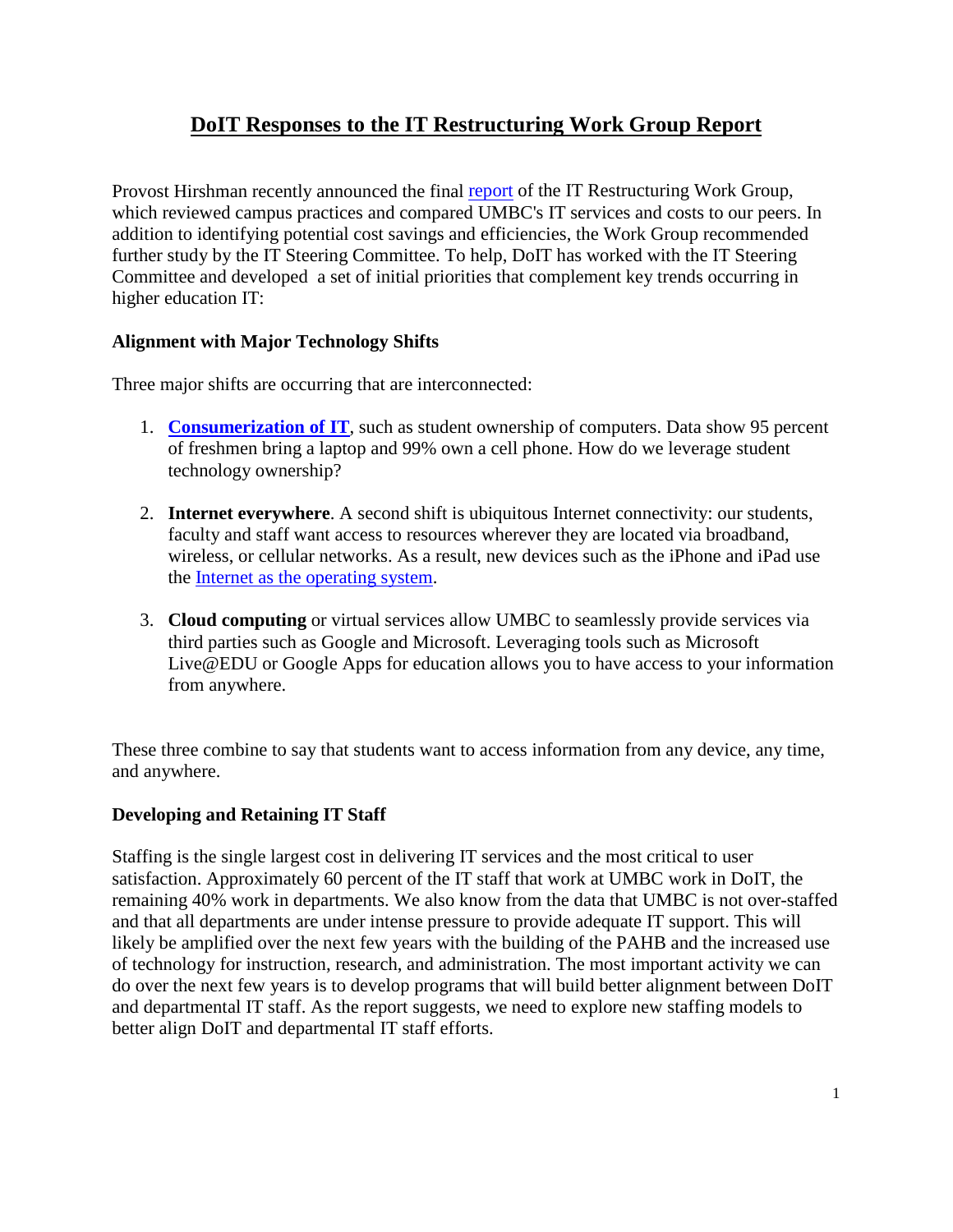With these trends in mind, DoIT proposes the following priorities based on estimated cost savings and/or time required to design, develop, implement and evaluate them:

## **1. Move student email to Google or Microsoft (Fall 2010)**

Student feedback to the proposal to move to Google was highly favorable and discussions with faculty groups have expressed support. While our preference is Google, if we can't resolve the issues with the contract, we can have a contract vehicle for Microsoft. The cost savings grow over the next three years and we don't have to invest in new hardware for the UMBC mail server environment. Running the mail environment for the students costs UMBC an average of about \$15 per user/year. This covers 1 FTE and \$100,000 in hardware (we spent about \$300K every 3 years for student email). This action is in line with the concept of outsourcing possibilities highlighted in the IT Work Group report.

Savings:

FY11 - .5 FTE (little hardware savings because mail system was redesigned in FY10).

FY12 - .5 FTE and \$100,000 in hardware.

FY13 - .5 FTE and \$100,000 in hardware.

**Note**: Based on the Fall 2010 student pilot, DoIT will make a recommendation to the IT Steering Committee about the feasibility and potential cost savings for outsourcing faculty/staff email as well.

## **2. Reduce computer labs by establishing recommended laptops for students and launch the Virtual Computing Lab (VCL) pilot (Fall 2010)**

Data show that 95% of entering students in FY09 owned a laptop. Except in Visual Arts, no department provides specific recommendations for student purchases. Where appropriate, UMBC should examine how it can reduce the number of student computer labs and leverage student-owned technology.

One way of creating leverage is through a **[VCL](http://vcl.ncsu.edu/)** implementation. VCL means "Virtual Computer Lab" and was developed at NC State. This allows student-owned laptops access to specialized software now found only on our labs. This could potentially turn any classroom where students have their laptop into a computer lab, freeing up existing lab space and costly replacement of workstations. UMBC has purchased the initial hardware for a trial. UMBC should launch a pilot implementation focusing on statistics and mathematics software where students must now use our computer labs. Long term expansion of VCL does require additional funding but might be cost effective if it frees up rooms now dedicated to computer labs to be classrooms.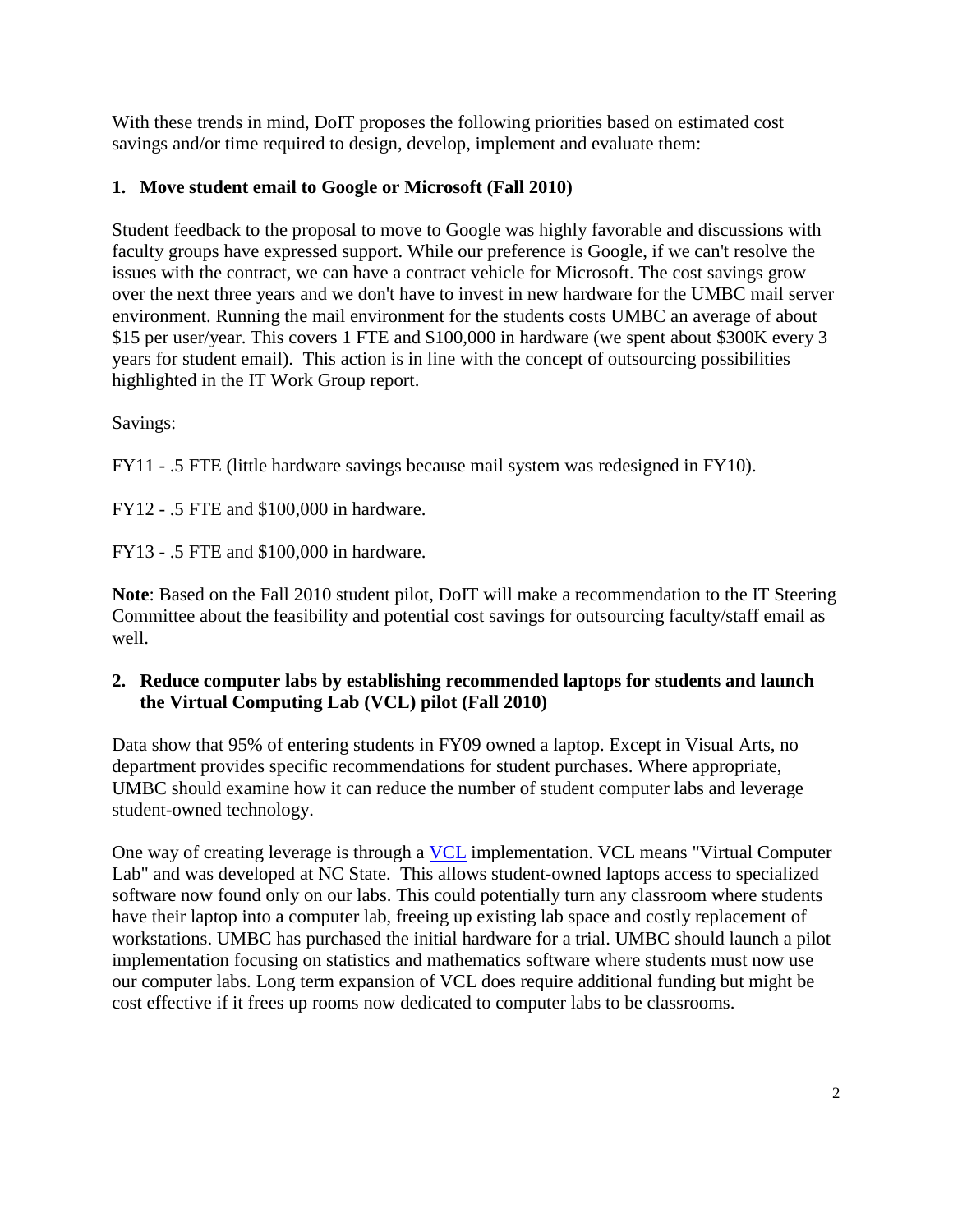Savings:

FY11 - None (we won't reduce our labs), however we might delay upgrades and avoid some cost in FY11.

FY12 - Assuming successful, remove two labs of twenty machines from on campus - savings \$40,000 over four years or \$10,000 a year.

FY13 - Potentially eliminate 60 campus desktop machines in existing labs, saving \$60,000 over four years or \$15,000 a year.

## **3. Revise UMBC's cell phone policy (Spring 2011)**

Cell phone ownership is now very common and consumer pricing is very competitive, especially in terms of the corporate rate charged UMBC. Due to the wide range of devices and personal preference, many universities have eliminated cell phones for employees and switched to a stipend to cover work-related calls. We should revise our cell phone policy to provide either option, and encourage employees to strongly consider the stipend option. This change supports the state legislature's goal of agencies reducing the number of state-paid cell phones. This would provide more flexibility to employees, provide some immediate cost savings to UMBC, and simplify administrative effort in managing cell phones. Estimated cost savings: \$40K per year, but likely distributed across departments.

### **4. Review software site license support (Spring 2011)**

DoIT does not have capacity to conduct this review recommended in the IT Restructuring Report. We recommend the IT Steering Committee assign a work group to assess current use, support and funding for campus software site licenses. The IT Steering Committee will establish this work group in the Fall 2010 with recommendations by Spring 2011. Estimated cost savings: Minor.

## **5. Migrate Oracle calendar users to Google Calendar or Microsoft Exchange (Spring 2011)**

Our current Oracle installation is essentially unsupported and does not work with Outlook connectors. Google calendar does and works well with many smart phones. However, to move forward, all current calendar users need to switch or there is no efficiency in group calendaring. DoIT will develop a proposed strategy to implement this migration to be presented to the Vice Presidents and Deans. This action follows on the IT Work Group report recommendations to establish effective software licensing practices and to develop options for improving productivity and decreasing costs. Estimated cost savings: \$16,000/yr.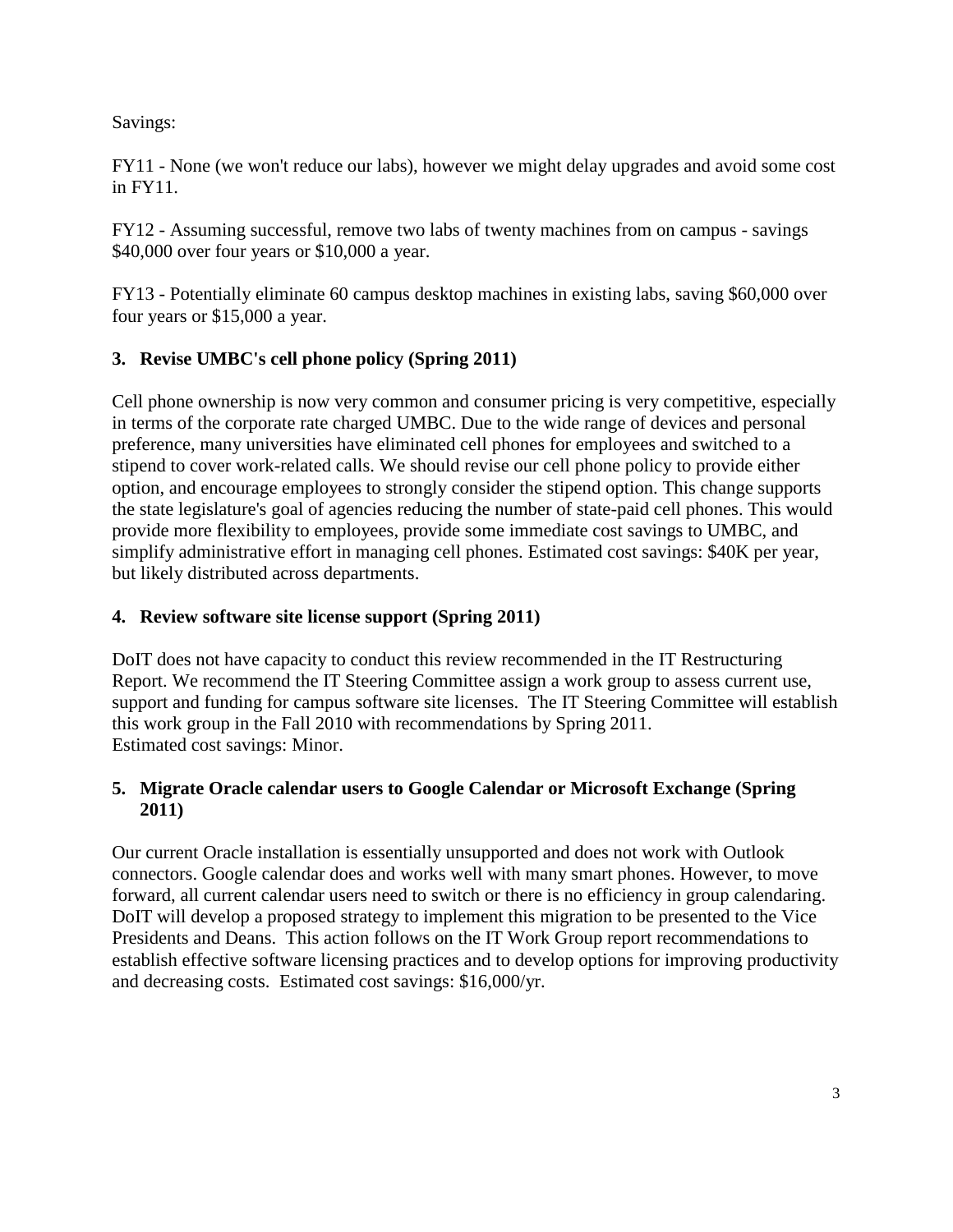#### **6. Facilitate volume computer purchase discounts by leveraging "best pricing" terms of the Provost's annual \*Computer Replacement Initiative (CRI)\* (Spring 2011)**

While lack of funds or eligibility based on the CRI criteria may preclude some departments from getting a CRI award, any department can still "buy" off of the same terms that DoIT negotiates with companies such as Dell and Apple. Typically, this can be an additional 10-15 percent off of existing (but low volume) educational purchases. For example, in FY11 a CRI award of \$1,000 will cover a laptop that might cost an individual department \$1,150. While the total number of annual campus computer purchases needs to be researched (and possibly coordinated), DoIT estimates range from 175-200 computers are purchased outside of the CRI each year. Estimated cost savings: \$26,250 to \$30,000.

## **7. Review campus web development (Spring 2011)**

The most common IT task for staff in departments is updating websites. A subcommittee representing OIA, DoIT, Library, with representatives from the colleges and divisions, should review our current web development processes, compare them to peers, and recommend changes to the IT Steering Committee. No cost savings anticipated at this time, but efficiency may be improved.

### **8. Develop Library & DoIT Support Plan for the Student Learning Center (SLC) (Spring 2011)**

The SLC envisions ways to reuse space on the first and second floors of the library to support electronic access, collaborative learning, and expanded 24-hour access, which students have requested for several years. UMBC should focus on developing this to support a wide variety of needs and emphasize ways to enhance student-owned technology. No anticipated cost savings, but efficiency may be improved.

### **9. Create Educause or Internet2 accounts for all campus IT staff (Fall 2011)**

There should be more focus on the professional development of all IT staff on campus to support better performance in their job and better alignment of activities. Educause membership would give all IT staff access to comparative benchmarking for central and decentralized IT organizations. Estimated cost savings: No anticipated cost savings, but efficiency and effectiveness of professional development may be improved.

### **10. Use RT request tracking system for all IT service requests (Fall 2011)**

Now used by DoIT, Enrollment Management, Human Resources, Financial Services, Graduate School, and OIR for tracking IT and service requests in PeopleSoft, this would improve communication and service to campus users, and help quantify IT trends and support demands. Estimated cost savings: TBD